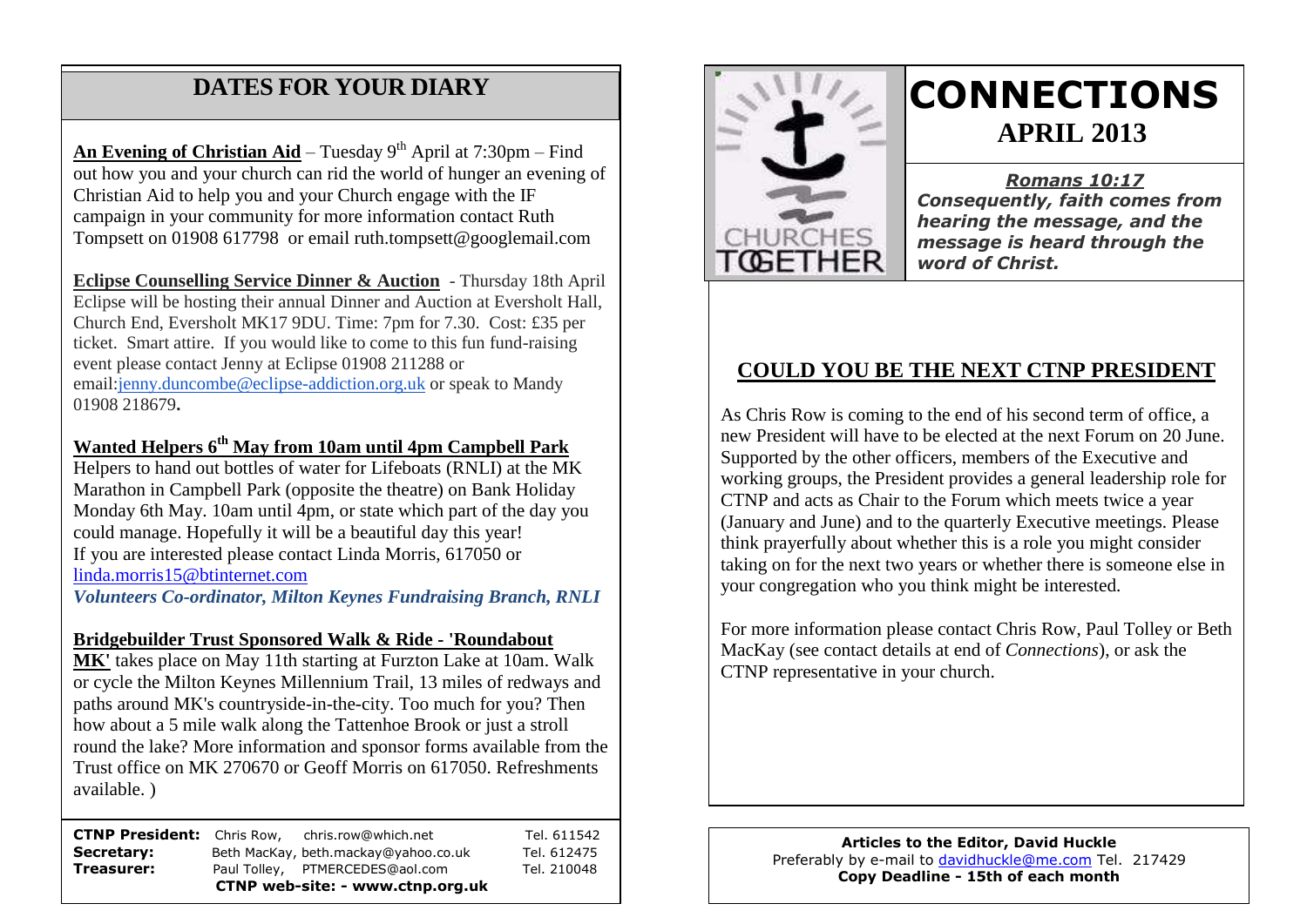# **LETTER FROM A MINISTER**

*Do you remember the Make Poverty History Campaign?*

Drop the Debt? Can you remember the protests and the difference it made. Do you know that it is only when people jointly make a fuss about injustice and stand up and are counted, that things begin to change. Well, there's power in numbers. The more people who join the campaign to push the message that there's "**Enough Food For Everyone IF…"**, then the harder it'll be for our governments to ignore it.

*Here's some of the background:* Why now? Nearly one billion people go to bed hungry every night and two million children die from malnutrition every year. We've made progress in other areas, but hunger is still the great scandal of our age. All around the world, even in the UK, people are struggling to feed their families.

In 2013, the government has promised to provide 0.7% of national income for aid and to host a Hunger Summit. We must make sure they keep these promises. In June, the world's most powerful leaders will meet in the UK at the G8. This is our best opportunity to tackle hunger. We must make **IF** happen.

*What do we want?*

We want our leaders to act on the four big issues that mean so many people do not get enough food.

Aid: **Enough Food For Everyone IF** we give enough aid to stop children dying from hunger and help the poorest families feed themselves.

Tax: **Enough Food For Everyone IF** governments stop big companies dodging tax in poor countries.

Land: **Enough Food For Everyone IF** we stop poor farmers being forced off their land and grow crops to feed people, not fuel cars. Transparency: **Enough Food For Everyone IF** governments and big companies are honest and open about their actions that stop people getting enough food.

### **Together, we can make IF happen.**

The more of us who get involved, then the greater pressure there will be on world leaders to tackle global hunger in 2013.

*Who is involved?* We can all be.

They want millions of people to share the message **"Enough Food**  For Everyone IF..." so that, together, we'll be too loud for our governments to ignore.

*We are called, as people of faith, to look out for the weak, the poor, the marginalised.* We are called to feed the hungry and clothe the poor. This is our chance to make a difference. Over the coming months there will be opportunities for us to find out more and to get involved. I have signed up

at [http://enoughfoodif.org/?gclid=COzd8ai\\_kLUCFYXLtAodwisAlQ](http://enoughfoodif.org/?gclid=COzd8ai_kLUCFYXLtAodwisAlQ) and will get updates and information.

We have a future for mission as a Church in our local area, but our calling is to look beyond ourselves and to the wider world AS WELL. Let us embrace this and get involved. We have so much, even at our worst moments, we will never know hunger like some of our brothers and sisters around the world. *Let us get involved. And change the world.*

*Rev Jenny Mills*